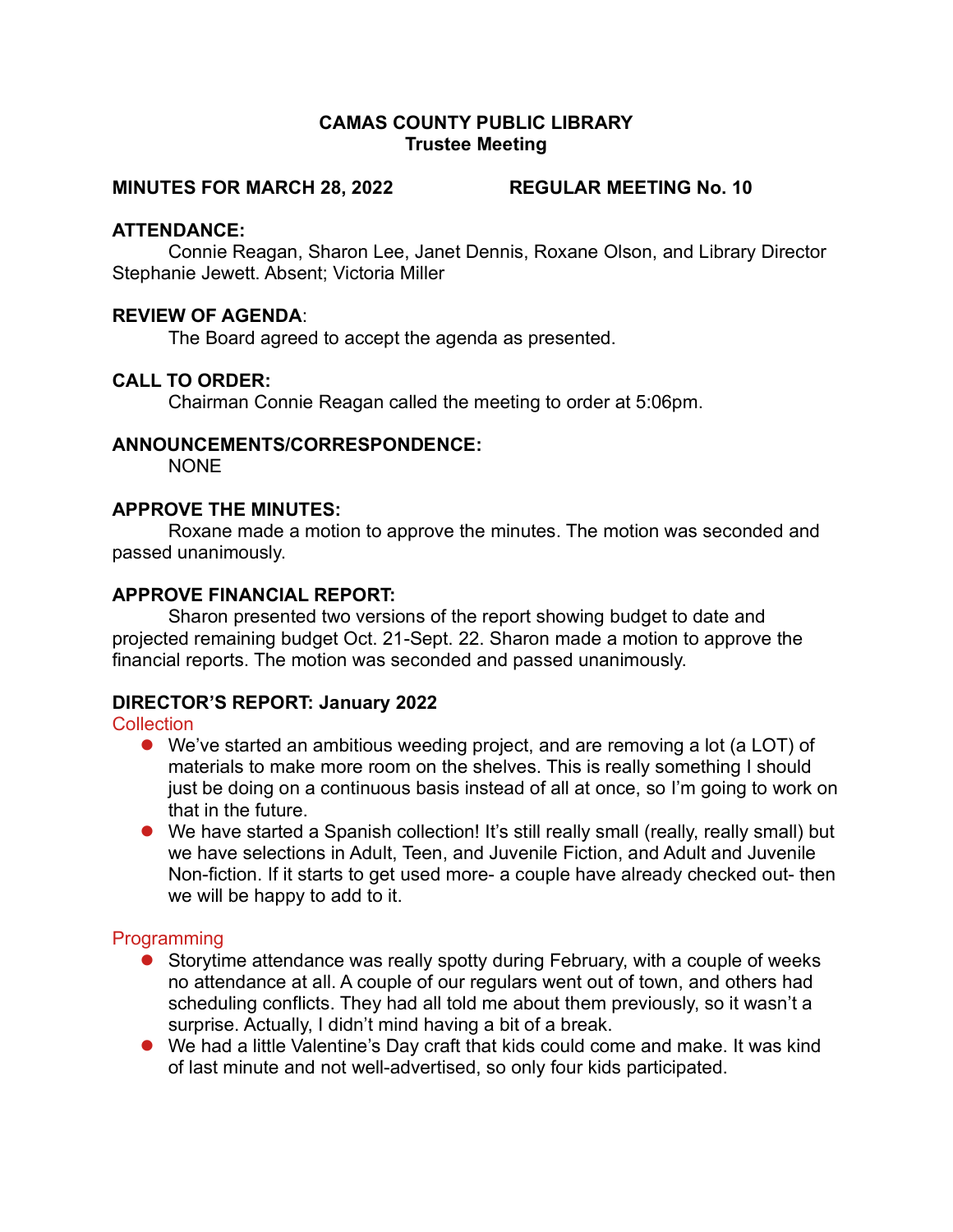• The teen program continues to bring in the same teens, which is great! They've told me they really look forward to it. We made vinyl stickers with our Cricut, that they could put on laptops, or water bottles, or whatever. It was fun- they all looked online and found what they wanted, then we came in my office and hooked up the Cricut and cut them out.

## **Foundation**

The Library Foundation Board met on February 8 for their quarterly meeting.

### **Staffing**

 We have a new volunteer, Austin Clare, who comes in on Tuesdays and Thursdays for a couple of hours. So far, she has been helping dust the shelves and weeding.

|                            |                     | Februar March |                 | April                    | May      | ll une          | uly             |                 |                | August Septer October Novem Decem Januar February |                         |                 |                 |                 |
|----------------------------|---------------------|---------------|-----------------|--------------------------|----------|-----------------|-----------------|-----------------|----------------|---------------------------------------------------|-------------------------|-----------------|-----------------|-----------------|
| Door Count                 | Adult               | 531           | 863             | 746                      | 799      | 487             | 815             | 735             | 963            | 672                                               | 874                     | 989             | 650             | 670             |
|                            | uvenile*            |               |                 |                          |          |                 |                 |                 |                |                                                   |                         |                 |                 |                 |
| <b>Circulation</b>         | Audiobooks          | 3             | 9               | 8                        | 8        | 10              | 9               | 9               | 3              | 4                                                 | 5                       |                 | $\overline{a}$  |                 |
|                            | Video - Adult       | 97            | 59              | 64                       | 77       | $\overline{23}$ | 50              | 9               |                | 10                                                | $\overline{22}$         | 11              | $\overline{23}$ | 5               |
|                            | Video - Juvenile    | 60            | 49              | 49                       | 55       | 29              | 23              | 16              | 15             |                                                   | 20                      | 23              | 26              |                 |
|                            | Books Adults        | 151           | 167             | 122                      | 102      | 118             | 131             | 157             | 162            | 157                                               | 11                      | 123             | 89              | 104             |
|                            | Books   uvenile     | 125           | 161             | 180                      | 81       | 131             | 207             | 144             | 166            | 137                                               | 188                     | 276             | 172             | 136             |
|                            | Magazines           | 6             | 15              |                          |          |                 |                 | $\overline{2}$  | 13             | 8                                                 | 5                       |                 |                 |                 |
|                            | E-Books             | 49            | 46              | 62                       | 63       | 47              | 58              | 49              | 56             | 63                                                | 64                      | 46              | 43              | 58              |
|                            | ILLs Borrowed       | q             | 14              |                          | 14       |                 | 5               | $\overline{21}$ | 16             | $\overline{9}$                                    | $\overline{12}$         | $\overline{11}$ | 9               | $\overline{15}$ |
|                            | oa ned عللا         |               |                 |                          |          |                 | 3               | 10              | $\overline{1}$ |                                                   | 5                       | q               |                 |                 |
| Computer Use               | Adult               |               | 16              | 16                       | 8        | 16              | 21              | $\overline{14}$ | 13             | 9                                                 | 8                       | 11              | 18              | 26              |
|                            | l uvenile           | 14            | 15              | 35                       | 63       | 21              | 84              | 89              | 30             | 33                                                | 34                      | 44              | 25              | 43              |
| <b>New Patrons</b>         | Adult               |               |                 |                          |          |                 |                 | 3               | з              | 6                                                 | 4                       |                 | $\overline{2}$  |                 |
|                            | l uvenile           |               |                 |                          |          |                 |                 | 2               |                | 0                                                 |                         |                 | $\circ$         |                 |
| Program Attendance         | Adult               |               |                 |                          |          |                 |                 | 5               | 6              | 6                                                 |                         |                 | 8               |                 |
|                            | luvenile            | 25            | 36              | 89                       | 52       | 50              | 58              | 28              | 77             | 41                                                | 44                      | 101             | 53              | 54              |
| Other programs             | Knitters            | 12            | 8               | 18                       | 20       | 13              | 10              | 25              | 13             | 9                                                 | 26                      | 10              | 37              | $\overline{17}$ |
|                            | Passive programming |               | 20              | 17                       | $\Omega$ |                 | 0               | 0               | $\Omega$       | 15                                                | 30                      |                 | 0               | Δ               |
|                            | Summer Reading      | 0             |                 | $\Omega$                 |          |                 | 3               | 4               | $\Omega$       | 0                                                 | $\Omega$                |                 | 0               | $\overline{0}$  |
| <b>Materials Additions</b> | <b>Adult</b>        | 22            | 27              | 22                       | 13       | 20              | 28              | $\overline{32}$ | 36             | 12                                                | 29                      | 30              | 17              | $\overline{34}$ |
|                            | uvenile             | 16            | $\overline{17}$ | $\overline{\mathcal{L}}$ | 8        | 118             | $\overline{16}$ | 36              | 36             | $\overline{20}$                                   | $\overline{16}$         | 68              | $\overline{14}$ | 50              |
|                            | Teen                | $6 \mid$      | $\Omega$        | 9                        |          |                 | 4               | 14              | 5 <sub>1</sub> | 5                                                 | $\overline{\mathbf{3}}$ | З               |                 | 5               |
| Equipment Usage            |                     | 23            | 30              | 27                       | 28       | 24              | 15              | 28              | 28             | 18                                                | $\overline{17}$         | 24              | 22              | $\overline{12}$ |
| <b>Kanopy</b>              |                     | 13            | 30              | 17                       | 9        | 35              | 63              | 44              | 28             | $\overline{a}$                                    | 13                      | 21              | 23              | $\overline{17}$ |
| Meeting Room Usage         |                     | 0             | $\Omega$        | 6                        | 6        |                 | 22              | 13              | 31             | 14                                                | 120                     |                 | 6               | $\overline{15}$ |

# Usage Stats

## GENERAL REPORTS:

None

## OTHER:

- Discussion of HB666. The bill that would have mostly helped school libraries has died in committee. The legislature has appointed a committee to investigate pornography in libraries.
- Review of policies: Reviewed the "Request for Recommendation of Material Form" which will go as a PDF on the Library webpage along with other policies. Sharon moved to approve. The motion was seconded and passed unanimously.